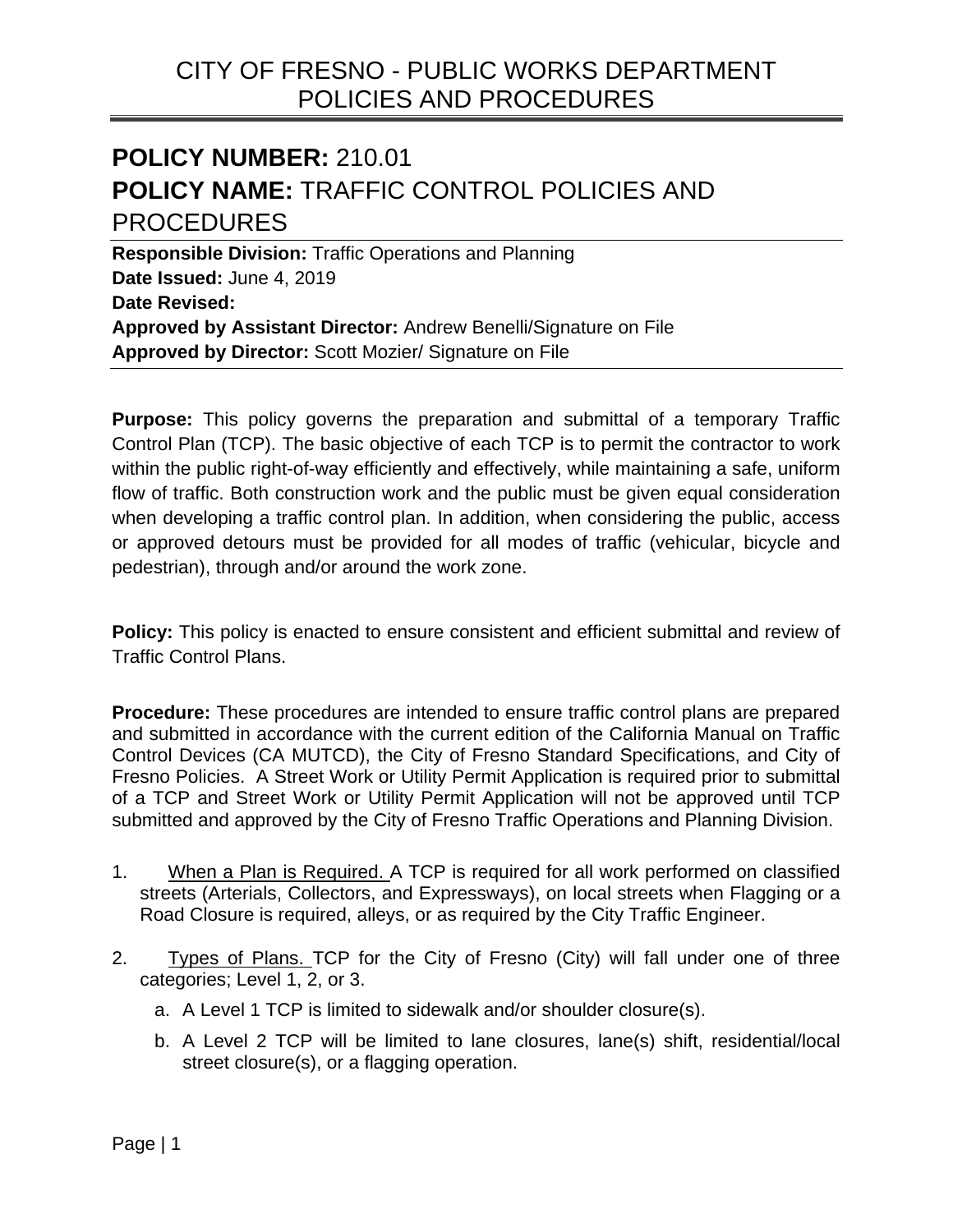c. A Level 3 TCP will consist of any classified street closure(s), a TCP that consists of four (4) or more phases and/or contain multiple sheets for each phase.

# 3. Payment and Cancellation of Fees

Traffic Control Review, Inspection, and Flash Request fees per the Master Fee Schedule shall be submitted with the TCP. Any plan submitted without the required fee or funds will not be reviewed. The following options are available for payment of fees:

- a. Payment submitted with the TCP: Payment via check, credit card or cash can be processed in person at the Traffic Operations and Planning counter.
- b. Online Payment: Payment can be submitted using check or credit card using the online Fresno's Accelerated Application System to Track Electronic Reviews (FAASTER) portal. Receipt of online payment shall be provided with the TCP submittal.
- c. Drawdown Account: Drawdown accounts can be established and used for the payment of review and inspection fees. All drawdown accounts will require the establishment of a FAASTER account. Deposits to the drawdown account shall be in \$5,000 increments and can be processed online or in person. If an account is found to have insufficient funds, the TCP will be returned for resubmittal once the appropriate funds have been received. It is the responsibility of the drawdown account owner to maintain the account balance before submittal. Drawdown accounts continuously operating with insufficient funds will be suspended.
- d. Parking Meters in a construction area must be paid for prior to approval of TCP. Parking Division is located at 2600 Fresno Street Room 4019. Receipt of payment shall be provided to Traffic Operations and Planning.

The following will apply in the event of a cancellation of a TCP review, inspection or Flash Request:

- a. Cancellation of a TCP review for a refund can be made within three (3) business days of submittal. The cancellation shall be in writing. Refunds will be credited to a drawdown account within three (3) business days of the cancellation. All other refunds will be made according to City refund policies. Review fees will not be refunded for cancellations made after three (3) business days. Additional review fees per the Master Fee Schedule may apply.
- b. Cancellation of a Traffic Signal Flash Request shall be made no later than 3:00 PM the business day prior to the scheduled flash request. Refunds will be credited to a drawdown account within three (3) business days of the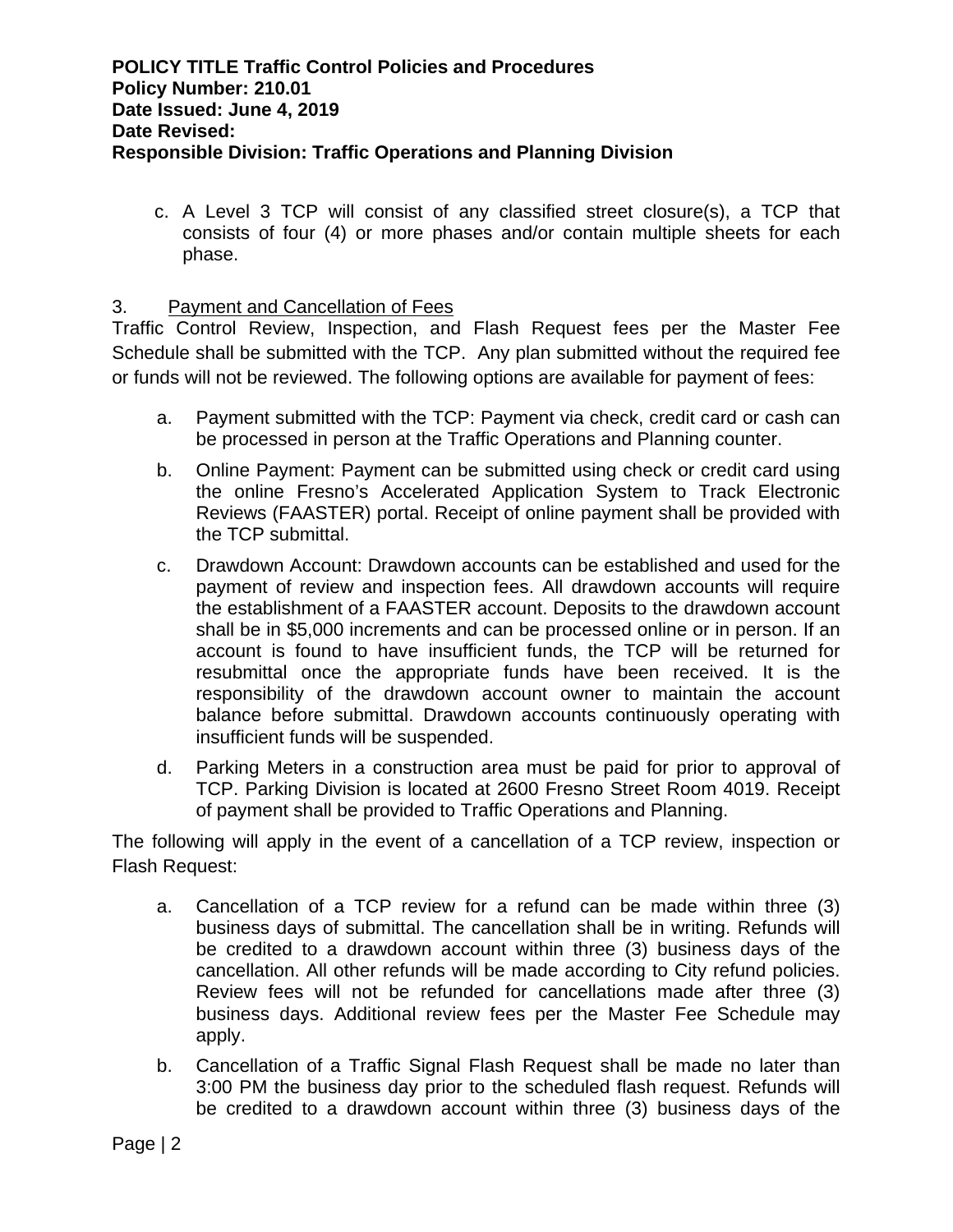cancellation. All other refunds will be made according to the City refund policies.

c. Refunds for cancellation of a TCP review, inspection, and/or traffic signal flash request will be credited to a drawdown account within three (3) business days of the cancellation. All other refunds (Non drawdown) will be issued within ten (10) business days.

# 4. Submittal Requirements

The following checklist is provided to assist Contractors and Developers when submitting a TCP. This checklist should be used as a guide to ensure that all of the basic elements are covered, and will help speed-up the plan review process. A TCP that does not include all of the required elements listed below will be found incomplete, and returned for revision and resubmittal. All previously approved TCP shall be modified to comply with these requirements.

- a. All TCP shall be in accordance with the current edition of the California Manual on Traffic Control Devices (CA MUTCD) and the City of Fresno Standard Specifications and City policies. Please review and be familiar with the Temporary Traffic Controls section of the CA MUTCD prior to drafting and submitting a TCP.
- b. All TCP shall be drawn on 11" x 17" sheet(s) using a minimum of size 11 text font. Level 1 TCP can be drawn on an 8 ½" x 11" sheet. Photocopied sections of the CA MUTCD or any other manual will not be accepted as a traffic control plan. All TCP shall be site specific. Typical TCP will be accepted if warranted (approval from City Traffic Engineer).
- c. All TCP shall be submitted no later than five (5) business days prior to the start of work (no exceptions). All reviews and comments from City shall be addressed and a corrected TCP be resubmitted in a timely manner. All TCP shall be approved by 2:00 PM two (2) business days prior to the start of work. All corrected TCP submitted after 12:00 PM will be reviewed the following business day.
- d. All TCP submitted less than eight (8) business days prior to the start date and requiring more than two (2) reviews will have the start date adjusted forward by one (1) business day.
- e. TCP shall be submitted in PDF format on the City approved template available at www.fresno.gov. to DPWtrafficcontrol@fresno.gov. A TCP received by 10:00 AM will be logged as received on that business day. The subject line shall include the location and the start date. The body of the email shall include permit number, duration of work, type of work, Capital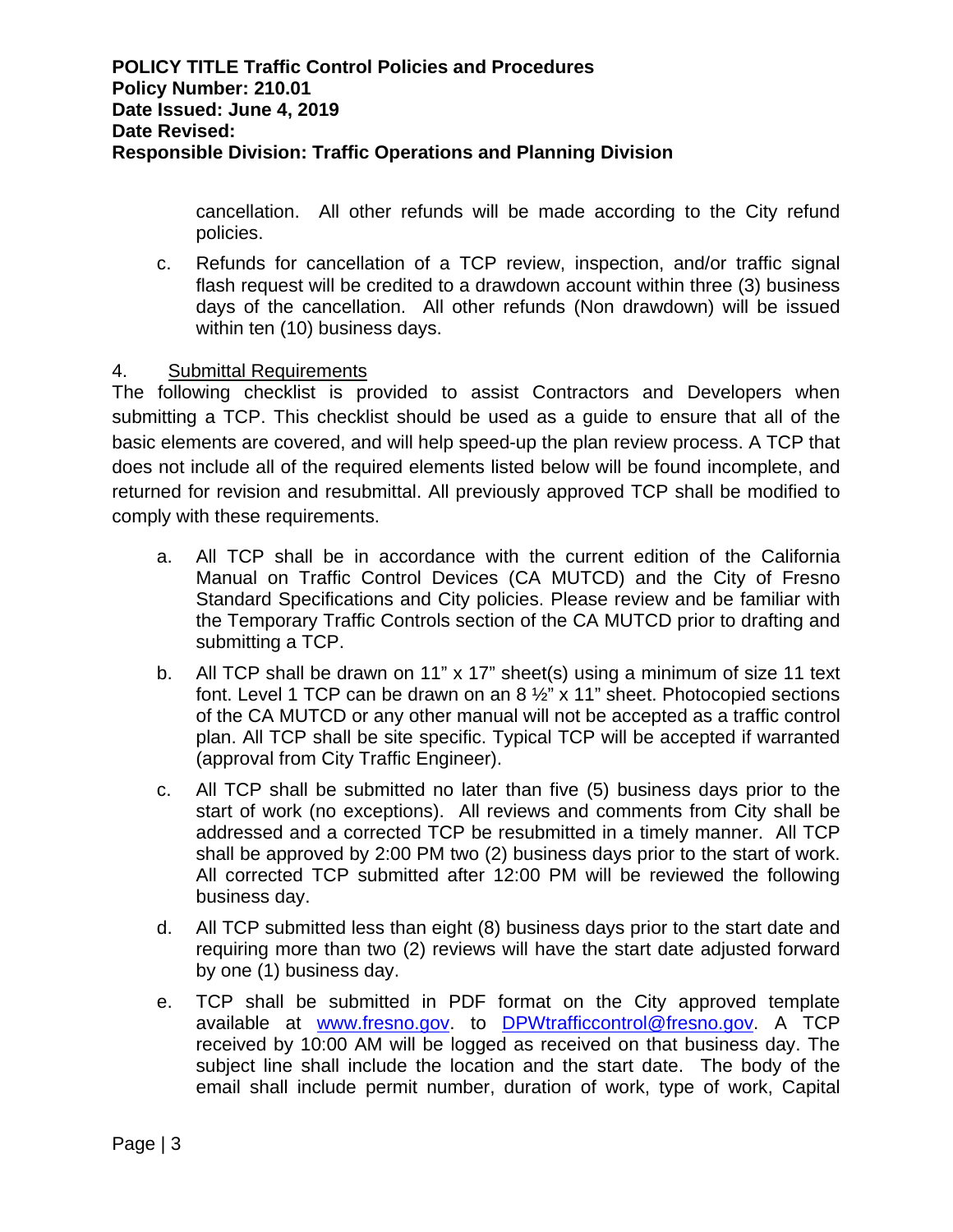Project Number (if applicable) and Utility Project Number (PM #, AT&T, Comcast, Verizon, etc.)

- f. A TCP may be submitted a maximum of 45 days prior to the start date shown on the plan but not less than five (5) business days prior to the start date. Work shall be performed during the time period listed and approved on the TCP. All TCP inspections will be charged per the time listed and approved on the TCP. Any changes will need to be requested in writing at least two (2) business days in advance. Additional days must be approved in writing by the City Traffic Engineer or Construction Manager. The City reserves the right to initiate field changes to assure public safety.
- g. Road closures will require a minimum five (5) business day notice and shall be approved by the Department of Public Works Traffic Operations Division prior to closure. All road closures will be per Policy 210.1, Conditions for Roadway Closures and Lane Closures. Road Closure TCP will not be approved until Pre-Notification Sign(s) or Changeable Message Board(s) are in place.
- h. The TCP shall be legible; using either ink or computer generated graphics. If hand drawn TCP are submitted, a straight edge must be used for all line work.
- i. Any work that disturbs normal traffic signal operations shall be approved by the City of Fresno's Traffic Operations and Planning Division and Construction Management Division. A Traffic Signal Flash Request Application shall be submitted at least 72 hours in advance of the requested start date (If work will be done on a Monday, notice shall be given by the previous Thursday).
- j. Parking Meters in a construction area must be paid for prior to approval of TCP. Parking Division is located at 2600 Fresno Street, 4<sup>th</sup> Floor. Receipt of payment shall be provided to Traffic Operations and Planning.
- k. Fresno Area Express (FAX) must be notified of any impacts to any Bus Stops or FAX facilities by contacting 559-621-1424. Written notice of approval from FAX shall be provided to Traffic Operations and Planning prior to approval of TCP.
- l. Written notification from affected agencies (CALTRANS, City of Clovis, County of Fresno, school districts, etc.) must be provided prior to City of Fresno approval of a TCP when said agency will be affected by the traffic control setup.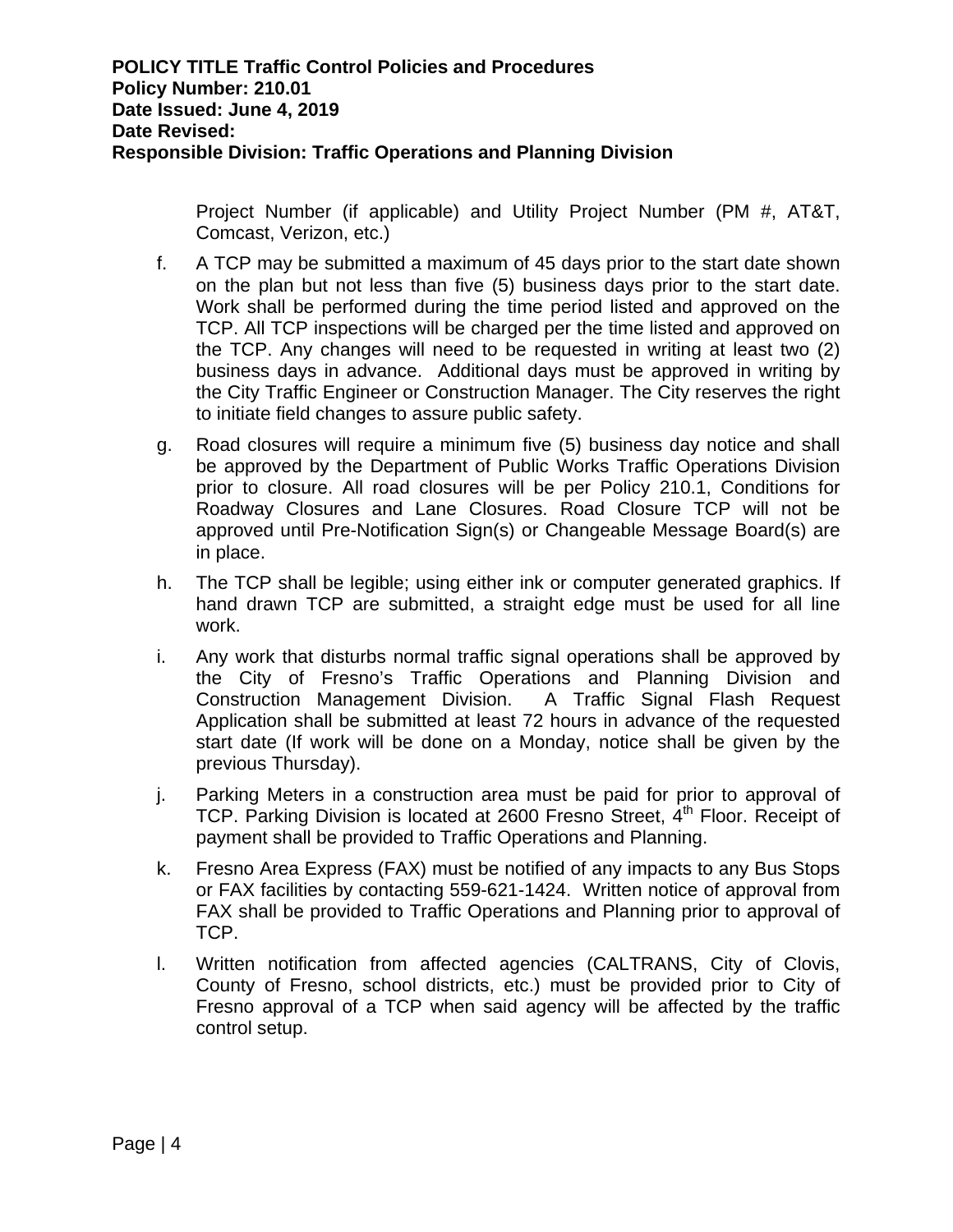## **POLICY TITLE Traffic Control Policies and Procedures Policy Number: 210.01 Date Issued: June 4, 2019 Date Revised: Responsible Division: Traffic Operations and Planning Division**

### 5. Required Plan Elements

The following checklist is provided to assist Contractors and Developers in establishing uniformity in the development of TCP. This checklist should be used as a guide to ensure that all of the basic elements are covered, and will help speed-up the plan review process. A TCP that does not include all of the required elements listed below will be found incomplete, and returned for revision and resubmittal.

- a. If construction work requires a detour, the TCP must show a line map indicating the detour route and signs.
- b. Each TCP shall include the following statement: "Safe access for pedestrians shall be maintained at all times in accordance with subsection 7-10.1, Traffic and Access, of the City of Fresno Standard Specifications. All necessary signage shall be in accordance with the latest version of the California MUTCD and approval by the City of Fresno Traffic Engineer."
- c. Indicate contractors name, address and telephone number. Include name and telephone number of the 24-hour contact person representing the contractor should issues need to be addressed.
- d. Indicate on TCP, name of company setting up traffic control devices and name of company maintaining traffic control devices with contact information for each.
- e. Indicate north arrow and scale or not to scale.
- f. Show the location and dimensions of the construction work zone.
- g. Show all streets in the work zone vicinity to ensure proper orientation.
- h. Show all existing traffic signals and traffic control signs.
- i. Show all impacted facilities and infrastructure, such as existing striping, pavement markings, painted crosswalks and bike lanes. Include total roadway widths, individual lane widths, bike lane widths, median dimensions, etc..
- j. Show existing curbs, gutters, sidewalks, driveways, intersections and bus stops in the construction work zone, including areas affected by taper transition.
- k. Indicate posted speed limits.
- l. Show staging area and materials storage area, as appropriate.
- m. Indicate locations of construction signs (note signs by symbol and sign code), barricades and delineators (include cones). Signs shall be located behind curbs (ADA path of travel must be maintained) or outside the travel way. Signs shall not be located in the bike lane unless a "Share the Road" is in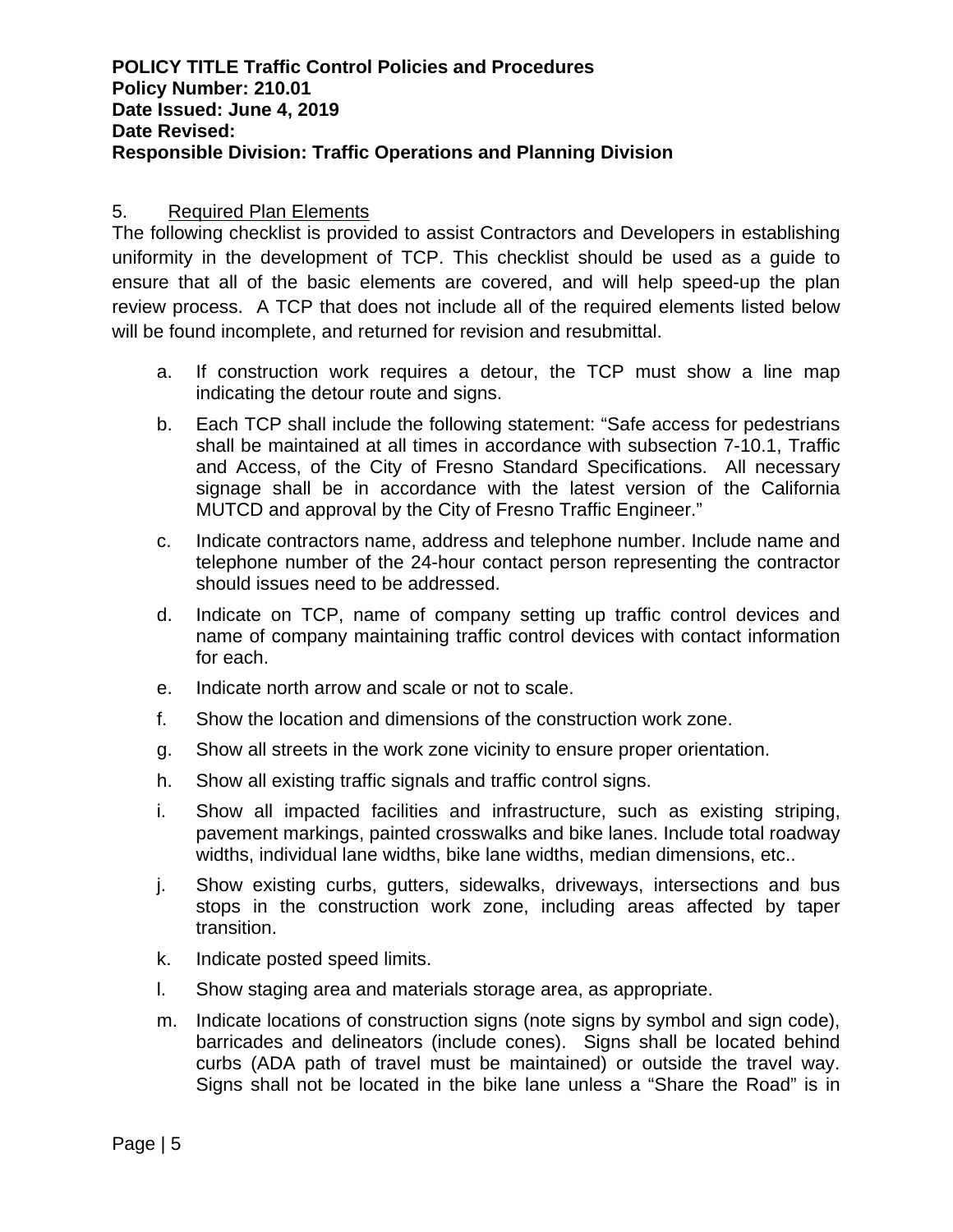place. Signs for a 24 hour TCP extending three (3) days or longer shall be installed on posts per City, California MUTCD, and/or Caltrans standards.

- n. Label all taper lengths and widths, delineator spacing and sign spacing. All taper lengths and widths, delineator spacing and sign spacing shall be per the CA MUTCD.
- o. Use a legend to define all symbols and designate them with CA MUTCD nomenclature.
- p. Show all parking restriction zones and signs, as appropriate. Signage shall be per the City of Fresno policy regarding No Parking signage.
- q. Signs and barricades will be required to direct pedestrians and bicyclists through or around the construction work zone and shall be shown on the TCP.
- r. Indicate the duration of the construction work and subsequent traffic control on the TCP.
- s. Lane closures within 250 feet of signalized intersections shall extend to both sides of the intersection. If the work area moves beyond 250 feet of the intersection, clear the intersection zone (250 feet on all sides of the intersection) of traffic control.
- t. Lane closures shall be limited to a  $\frac{1}{4}$  mile prior to and  $\frac{1}{4}$  mile beyond the work area unless otherwise approved by the City Traffic Engineer.
- u. A minimum of twelve (12) foot travel lanes shall be maintained along all designated truck routes. A minimum of ten (10) foot travels lanes shall be maintained at all times on non-truck routes. Pedestrian controls (ADA) shall be provided on the TCP per the most recent City of Fresno Standard Specifications and California MUTCD.
- v. Access to driveways will be maintained at all times unless other arrangements are made.

## 6. Implementation/Inspection

Traffic Control shall be setup per the approved plan. The following checklist is provided to assist Contractors with common setup/inspection questions/issues.

- a. All traffic control devices shall be removed from the public right-of-way when not in use.
- b. Work hours shall be restricted to between 9:00 AM to 4:00 PM unless approved otherwise in advance in writing from the City Traffic Engineer or Construction Manager. Traffic control device setup can begin at 8:30 AM. All traffic control devices to be removed from right-of-way prior to 4:30 PM.